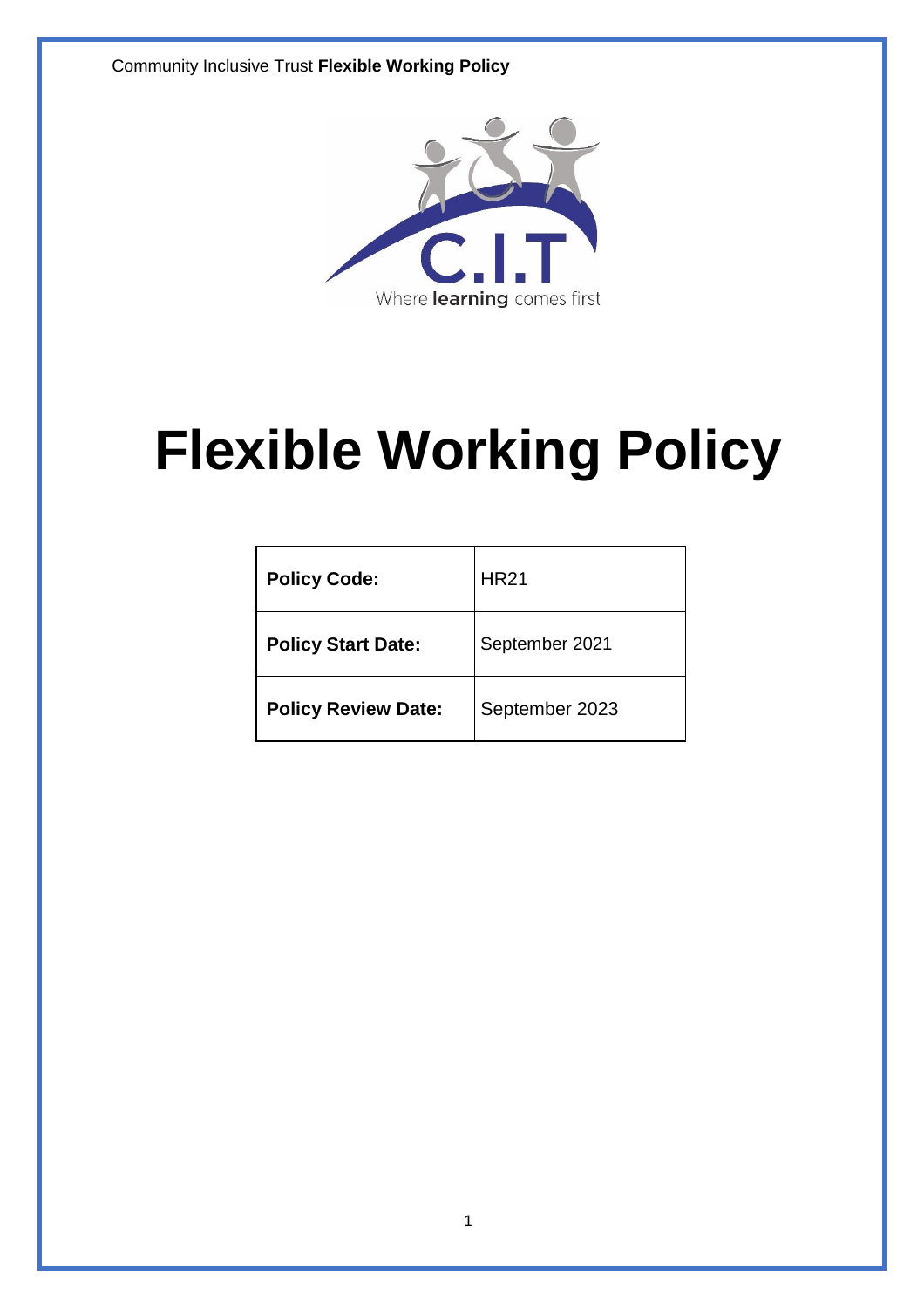# **Table of Contents**

| <b>Section</b>                                         | Page |
|--------------------------------------------------------|------|
| <b>Statement of Intent</b>                             | 3    |
| 1. Legal Framework                                     | 3    |
| 2. Responsibilities                                    | 3    |
| Eligibility<br>3.                                      | 4    |
| 4. Flexible Working                                    | 4    |
| Application for Flexible Working<br>5.                 | 5    |
| <b>Flexible Working Request Meeting</b><br>6.          | 5    |
| Outcome of a Flexible Working Request                  | 5    |
| 8. Reasons for Turning Down a Flexible Working Request | 6    |
| 9. Flexible Working Requests that are Granted          | 6    |
| 10. Appeals                                            |      |
| 11. Problems with a Flexible Working Request           |      |
| 12. Monitoring and Review                              | 7    |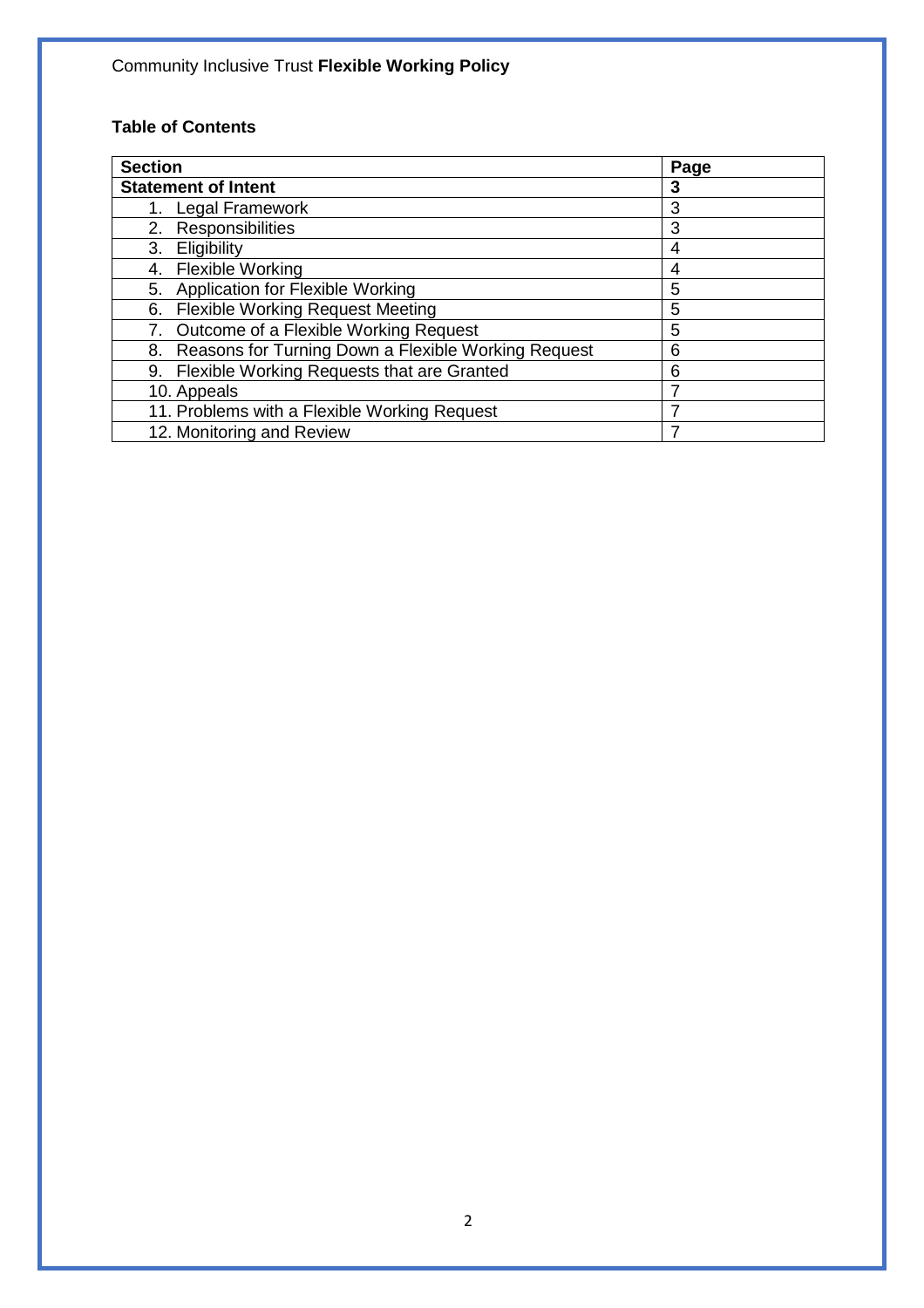#### **Statement of Intent**

This policy sets out CIT's approach to flexible working arrangements. The Trust understands flexible working can provide benefits to both the employee and the Trust and aims to support staff where possible/practical to manage the balance between work and home life.

However, the Trust recognises that staffing levels must at all times meet the demands and needs of its students. It will endeavour, therefore to strike a balance between the needs of individuals and the needs of the Trust.

The Trust will deal with flexible working requests in a reasonable manner and within a reasonable time frame.

This policy sets out the Trust's approach to flexible working including how requests should be made, what happens once a request is made and the appeals process.

Employees will find the ACAS code of practice and advice on handling requests for flexibleworking useful to read.<https://www.acas.org.uk/making-a-flexible-working-request>

#### **1. Legal Framework**

- 1.1. This policy has due regard to legislation and statutory guidance, including, but not limited to, the following:
	- Equality Act 2010
	- NJC Local government terms and conditions (Green book)
	- DfE 'School teachers' pay and conditions (STPCD)
	- The School Staffing (England) Regulations 2009
	- The Working Time Regulations 1998
	- DfE 'Headteachers' standards
- 1.2. This policy also operates in line with the following Trust policies and documents:
	- Flexible Working Application Form
	- Home Working Policy
	- Staff Wellbeing Policy

#### **2. Responsibilities**

- 2.1. The Executive Leadership Team is responsible for:
	- Ensuring the Trust has due regard for the need for all employees, including senior leaders, to achieve a healthy work-life balance
	- Reviewing the effectiveness of this policy every two years and communicating any changes to all employees
- 2.2. The headteacher (for school staff) or Executive Leadership Team (for central staff) is responsible for:
	- Reviewing applications for flexible working in conjunction with CIT HR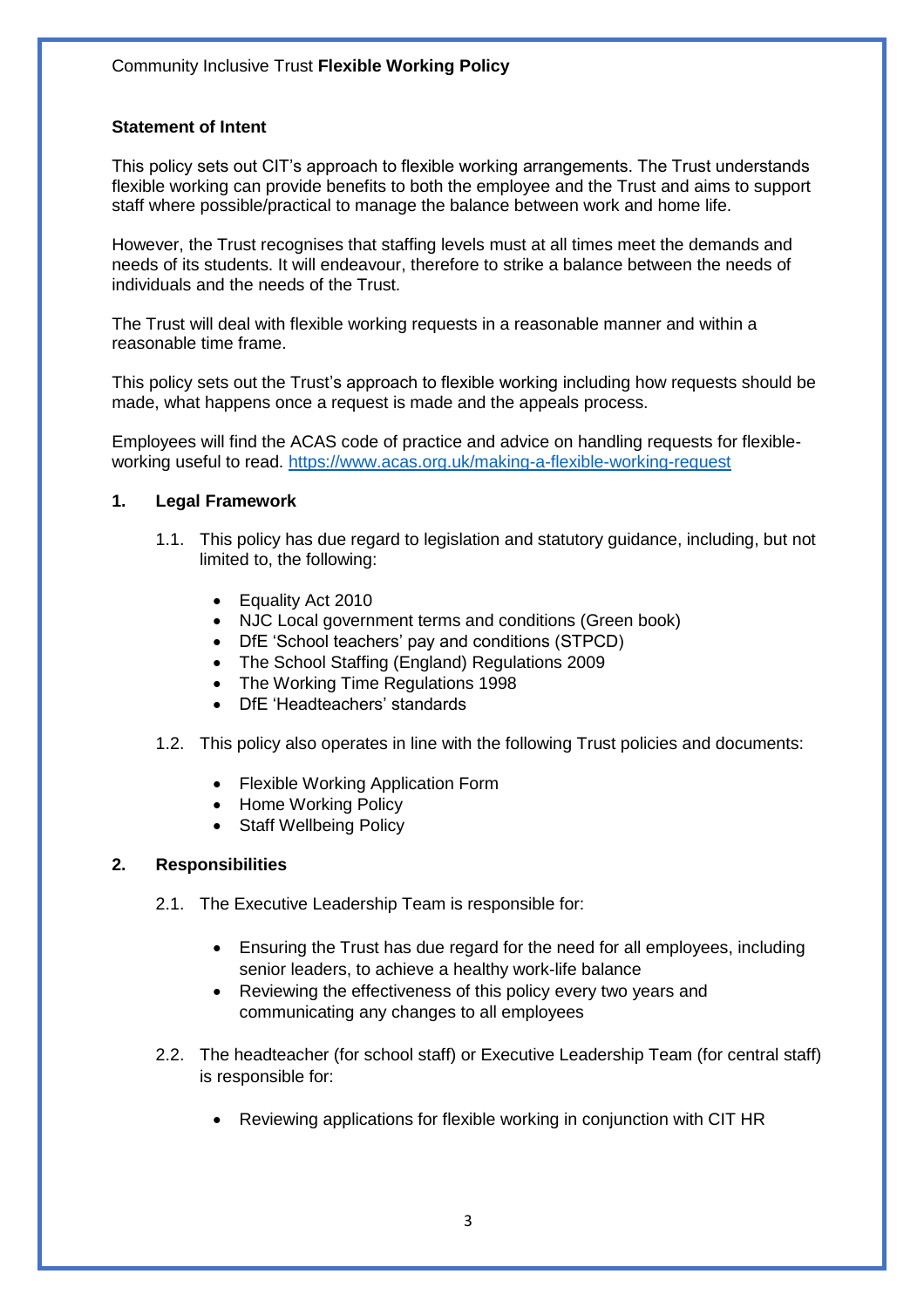- 2.3. The Director of HR is responsible for:
	- Ensuring that all employees are aware of this policy and its requirements
- 2.4. Employees are responsible for:
	- Submitting applications to the headteacher or ELT, subject to their approval, before beginning their flexible working

#### **3. Eligibility**

- 3.1. All employees have a statutory right to request to work flexibly after 26 weeks of service.
- 3.2. The Trust will expand this right to all employees regardless of length of service.
- 3.3. Employees have a statutory right to make one request in any 12-month period.
- 3.4. The Trust will listen to additional requests if the employee's circumstances have changed significantly.
- 3.5. All employees will be considered for flexible working regardless of their age, sex, sexual orientation, race, religion or belief, or whether they have a disability, their level of seniority, their current working pattern, or whether they are employed on a permanent or fixed-term basis. However, there is no automatic right for employees to change their working arrangement.
- 3.6. Each application will be considered on its individual circumstances and any detrimental effect the change could have on the educational experience of pupils, colleagues' workload and the budget.

#### **4. Flexible Working**

- 4.1. The Trust recognises that employees may wish to apply for various flexible working arrangements to suit their personal needs and the needs of the role.
- 4.2. These may include the following (this is not an exhaustive list):
	- Job Sharing
	- A change to the number of hours or days worked
	- A change to the pattern of hours or days worked
	- A change to the pattern of weeks worked i.e. term time only
	- Compressed hours
	- Flexitime
- 4.3. Requests to perform some or all of the work from the employee's home are managed under the Home Working Policy.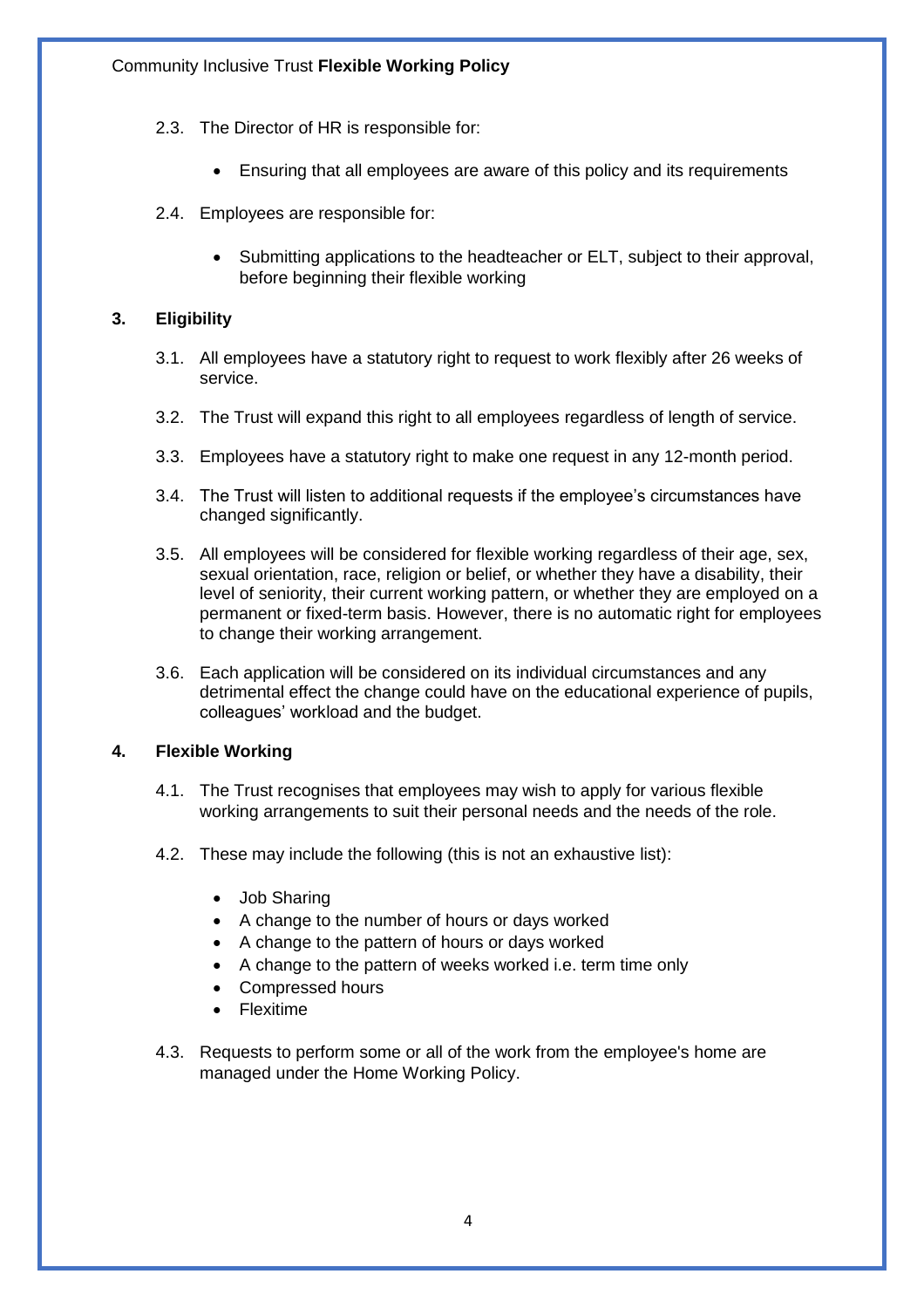#### **5. Application for Flexible Working**

- 5.1. All requests for flexible working will be made in writing by completing the Flexible Working Application Form and will be submitted to the employees headteacher (school staff) or ELT (Central staff/Headteachers).
- 5.2. Any request from the CEO will be submitted to the Chair of the Trust Board.
- 5.3. In their application, employees are required to include the following:
	- Date of the application.
	- Requested changes they are seeking to their terms of employment.
	- Date on which they would like the flexible working to commence.
	- How they will be able to carry out their main duties successfully whilst working flexibility.
	- Any effects they envisage the changes would have on the Trust and how such changes would be dealt with
	- A statement that this is a statutory request.
	- Whether they have previously made a request for flexible working and, if so, when
	- A statement outlining if the request being made should be treated as that for a reasonable adjustment resulting from a disability or impairment
- 5.4. The Trust will not reject out-of-hand a request that does not contain the required information. The Trust's HR department will explain to the employee what additional or amended information they need to provide and ask them to resubmit the request.

#### **6. Flexible Working Request Meeting**

- 6.1. Once a request has been received, it will be dealt with as soon as possible, but no later than 28 calendar days.
- 6.2. A meeting will normally be arranged at a convenient time and place to deal with the request.
- 6.3. Where the application can be approved without further discussion, a meeting will not be convened and the employee will be informed of the decision in writing.
- 6.4. Employees will be informed of their right to be accompanied by a work place colleague or trade union representative at the meeting.
- 6.5. The meeting will take place in a private meeting room so that the discussion is kept away from other employees.
- 6.6. The aim of the meeting is to find out more about the proposed working arrangements and how they could be of benefit to both the employee and the Trust.

#### **7. Outcome of a Flexible Working Request**

7.1. Following the meeting, employees will be informed of the final decision in writing as soon as possible, within a maximum of 14 days.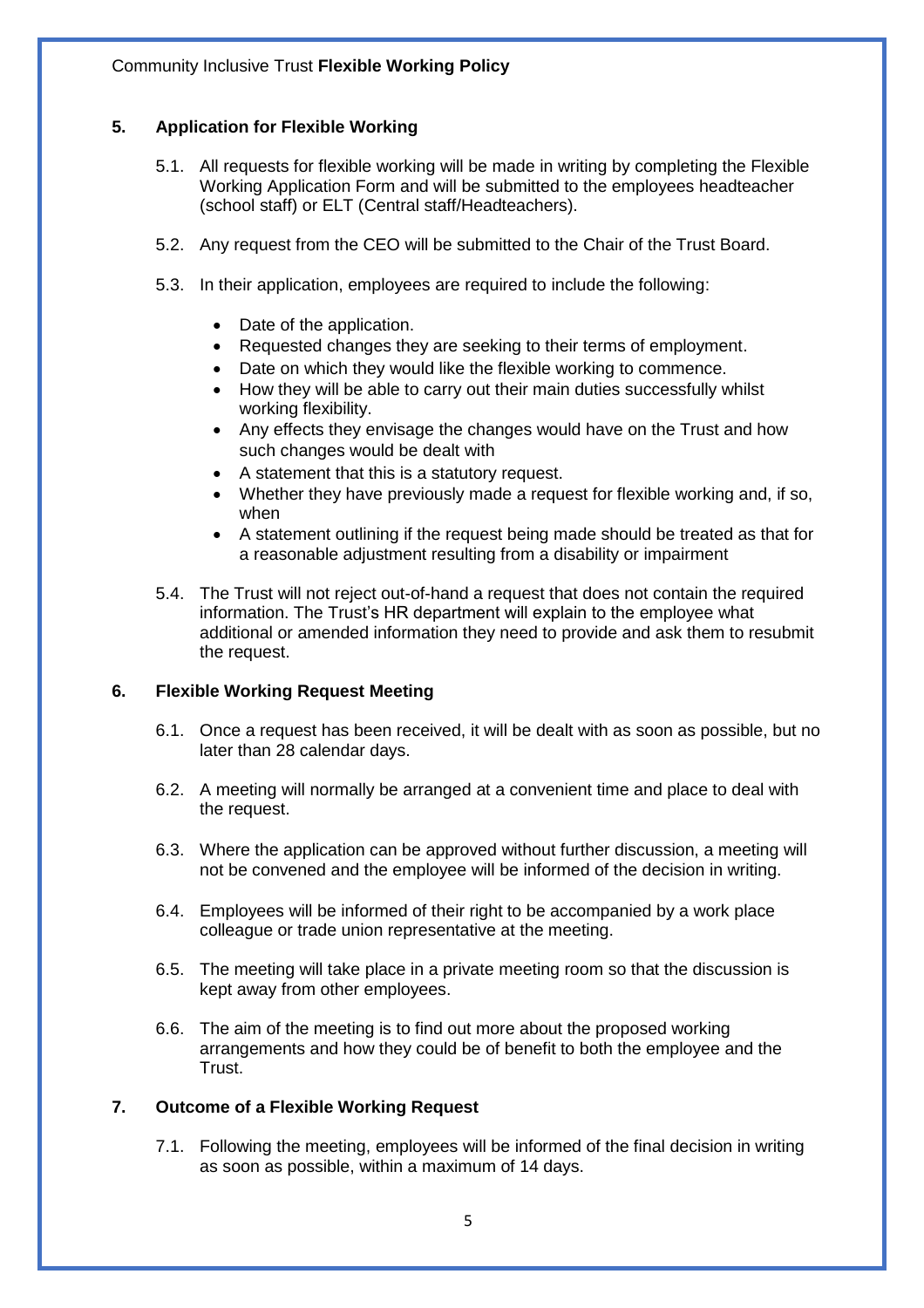- 7.2. Each request will be considered on a case-by-case basis. Agreeing to one request will not set a precedent or create the right for another employee to be granted a similar change to their working pattern.
- 7.3. The Trust retains the right to grant applications in full or in part, e.g. the application may be accepted with some changes, or be granted on a temporary or trial basis.
- 7.4. If an application is granted on a temporary basis, or trial period, this will be confirmed in writing along with the length of the trial. The employee will also be made aware of the success criteria for the trial.
- 7.5. A review meeting will be held at the end of a trial period to decide whether the arrangement can be granted on a permanent basis, extended for a further trial or rejected.
- 7.6. Unless otherwise agreed, the changes to the employee's terms and conditions will be permanent.

#### **8. Reasons for Turning down a Flexible Working Request**

- 8.1. The employee will be given reasons for the rejection of any request. Those reasons must be for one or more prescribed business reasons, which are as follows:
	- The burden of additional costs
	- An inability to reorganise work among existing staff
	- An inability to recruit additional staff
	- A detrimental impact on quality
	- A detrimental impact on performance
	- A detrimental effect on ability to meet the need of stakeholders
	- Insufficient work for the periods the employee proposes to work
	- A planned structural change to the business
- 8.2. If a request has been rejected, the employee will be informed which of these reasons applies in writing, and of the appeal procedure.
- 8.3. If a request is clearly not appropriate it can be rejected without the requirement for a meeting with the employee. However, employee's will still have to right to appeal this decision.

#### **9. Flexible Working Requests that are Granted**

- 9.1. If the request is upheld in full or in part, the employee and the headteacher/ELT will discuss how and when the changes will take effect.
- 9.2. Any changes to terms and conditions, and the date on which they will commence, will be put in writing and sent to the employee as an amendment to their contract of employment/written statement of terms and conditions of employment as soon as is reasonably practicable.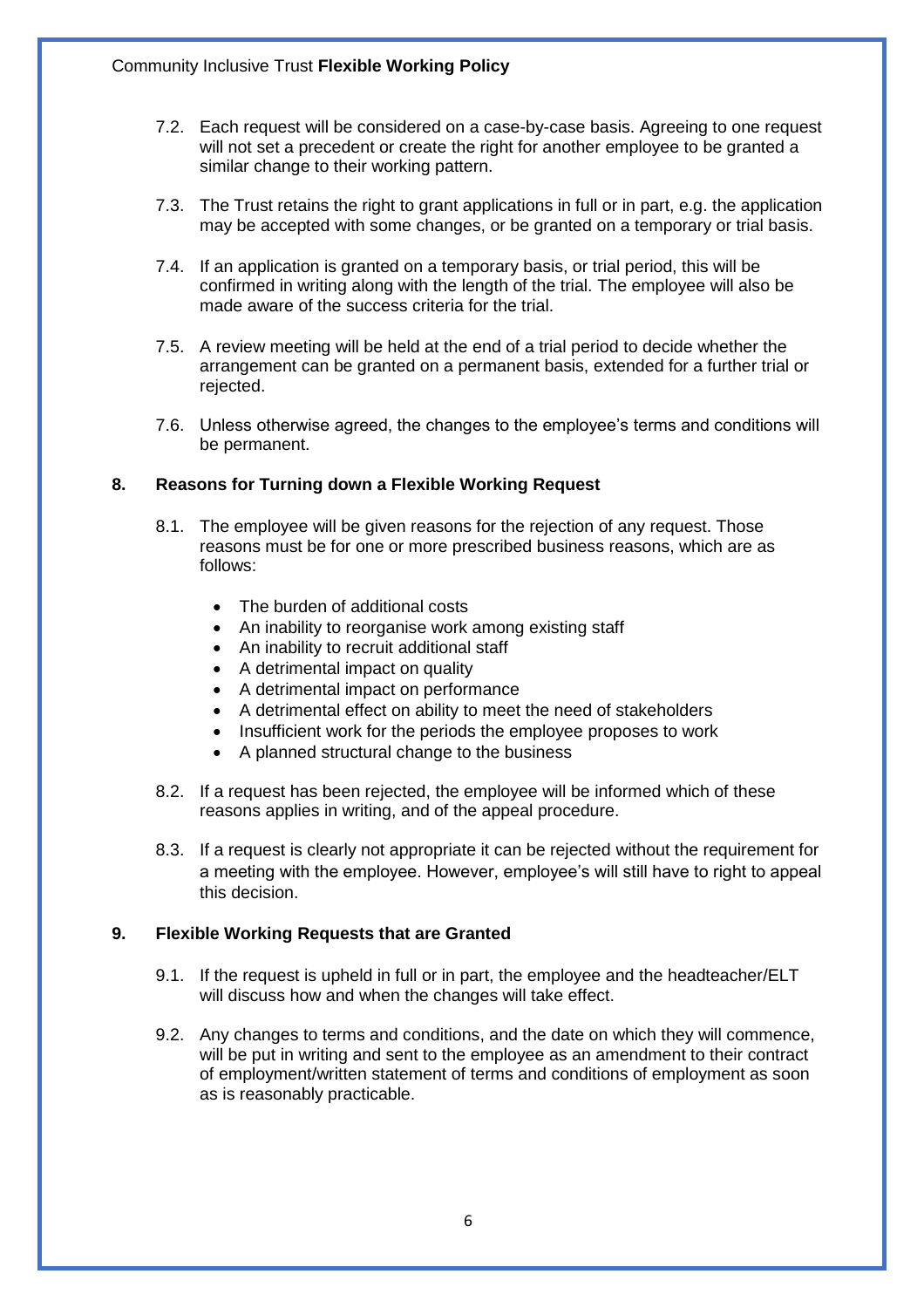#### **10. Appeals**

- 10.1. Employees who are dissatisfied with the outcome of their request are allowed to lodge an appeal in writing within 14 days of the notification, with the appeal to be heard within 14 days.
- 10.2. Any appeal must be dated and must set out the grounds on which the appeal is being made.
- 10.3. A meeting will be held to discuss the appeal. An employee should be given the right to be accompanied.
- 10.4. This meeting will be held by an appeals panel comprised of the following people:
	- School based employees panel of 3 who must be headteachers, members of the Local School Board or Executive Leadership Team
	- Central employees or Headteachers panel of 3 who must be members of ELT, Local School Board or Trust Board
	- ELT and CEO –panel of 3 from the Trust Board
- 10.5. Employees will be informed of the final outcome, and the reason for the decision, in writing within 14 calendar days of the appeal meeting.
- 10.6. Employees have no further right to appeal following the decision of the appeals panel; they will be informed of this in writing.

#### **11. Problems with a Flexible Working Request**

- 11.1. If an employee is dissatisfied or unclear at any stage throughout the process, they should seek clarification from CIT HR.
- 11.2. If an employee is dissatisfied with the way in which their request has been handled, they can raise a grievance under the Trust's Grievance Procedure and Policy.
- 11.3. If an employee fails to attend a meeting, including an appeal meeting, and then fails to attend a rearranged meeting without good reason, their application will be deemed to have been withdrawn.

#### **12. Monitoring and Review**

- 12.1. This policy will be reviewed every two years.
- 12.2. Any changes to this policy will be communicated to all employees.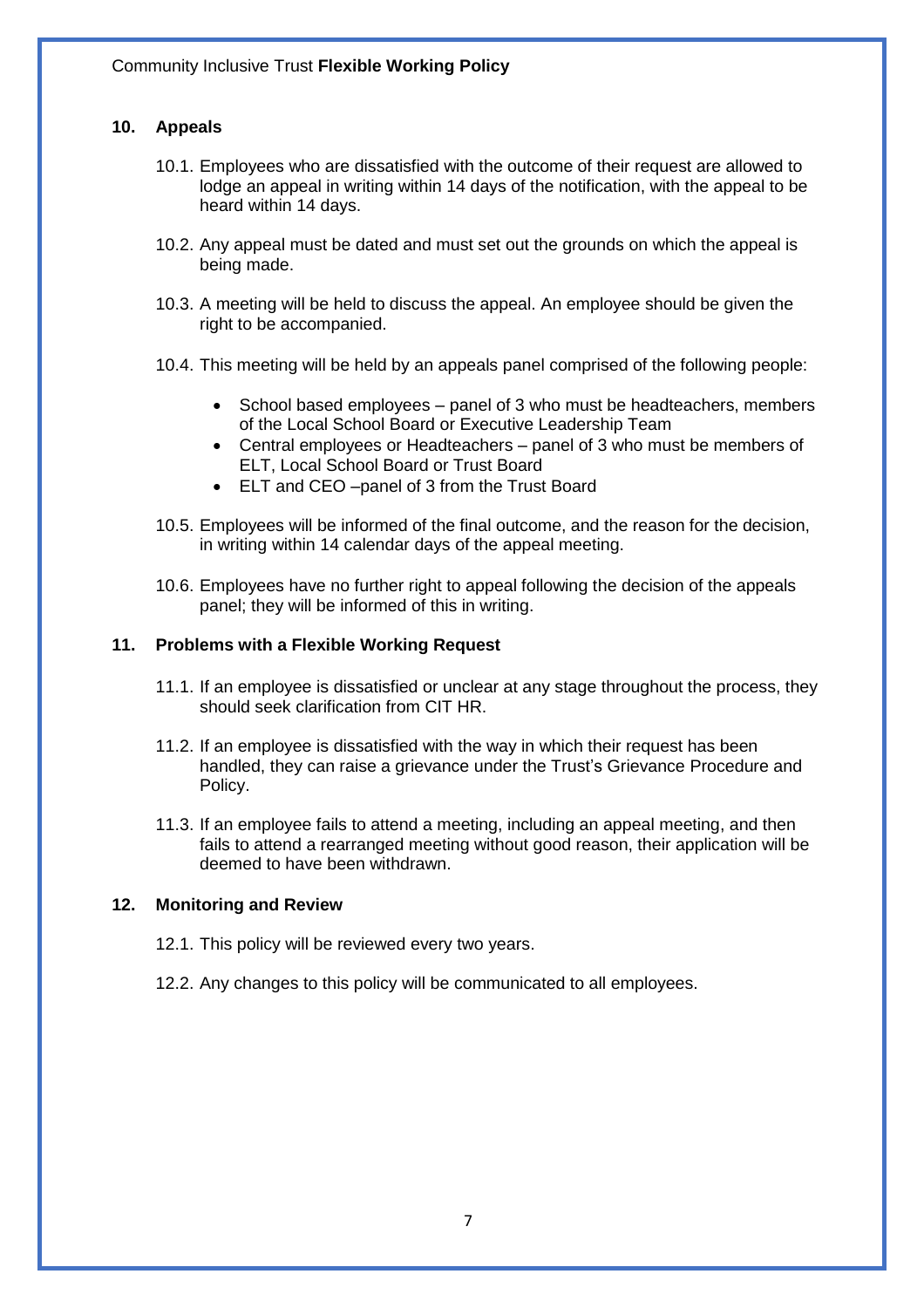# **Flexible Working Request Application Form**



This form is to be used by employees to make an application for Flexible Working. To make a Home Working Request please see the CIT Home Working Policy and accompanying application form.

Before completing this form, you should read the accompanying CIT Flexible Working Policy to check that you are eligible to make an application and have a full understanding of the process.

Following the submission of your application form you will be invited to a formal meeting to discuss the details within 28 calendar days. In some circumstances it may be possible to accept a request without the requirement for a meeting. In both cases the outcome will be provided in writing.

School based staff must submit their completed application to their head teacher, central staff must submit their completed applications to the relevant member of ELT and members of ELT must submit requests to the CEO.

All sections below must be completed for your application to be valid. It is important to provide as much information as possible to support your application.

If your request is granted it may be on a temporary basis or trial basis.

#### **Personal Information**

| l Name:    | <b>Enter Name</b>      | Place of<br>Work: | <b>Enter Place of Work</b> |
|------------|------------------------|-------------------|----------------------------|
| Job Title: | <b>Enter Job Title</b> | Date of Birth:    | <b>Enter DOB</b>           |

I would like to request a formal change to my current working pattern. I have a statutory right under the Employment Rights Act 1996 to make flexible working requests.

#### **Eligibility**

| I am employee of CIT:                                                    |                   |
|--------------------------------------------------------------------------|-------------------|
| I have not made a flexible working request in the previous 12<br>months: |                   |
| Date of last request if one has been made previously:                    | <b>Enter Date</b> |

#### **Working Arrangement**

Describe your current working arrangement (i.e. hours/days per week, weeks worked etc).

Current Working Arrangements